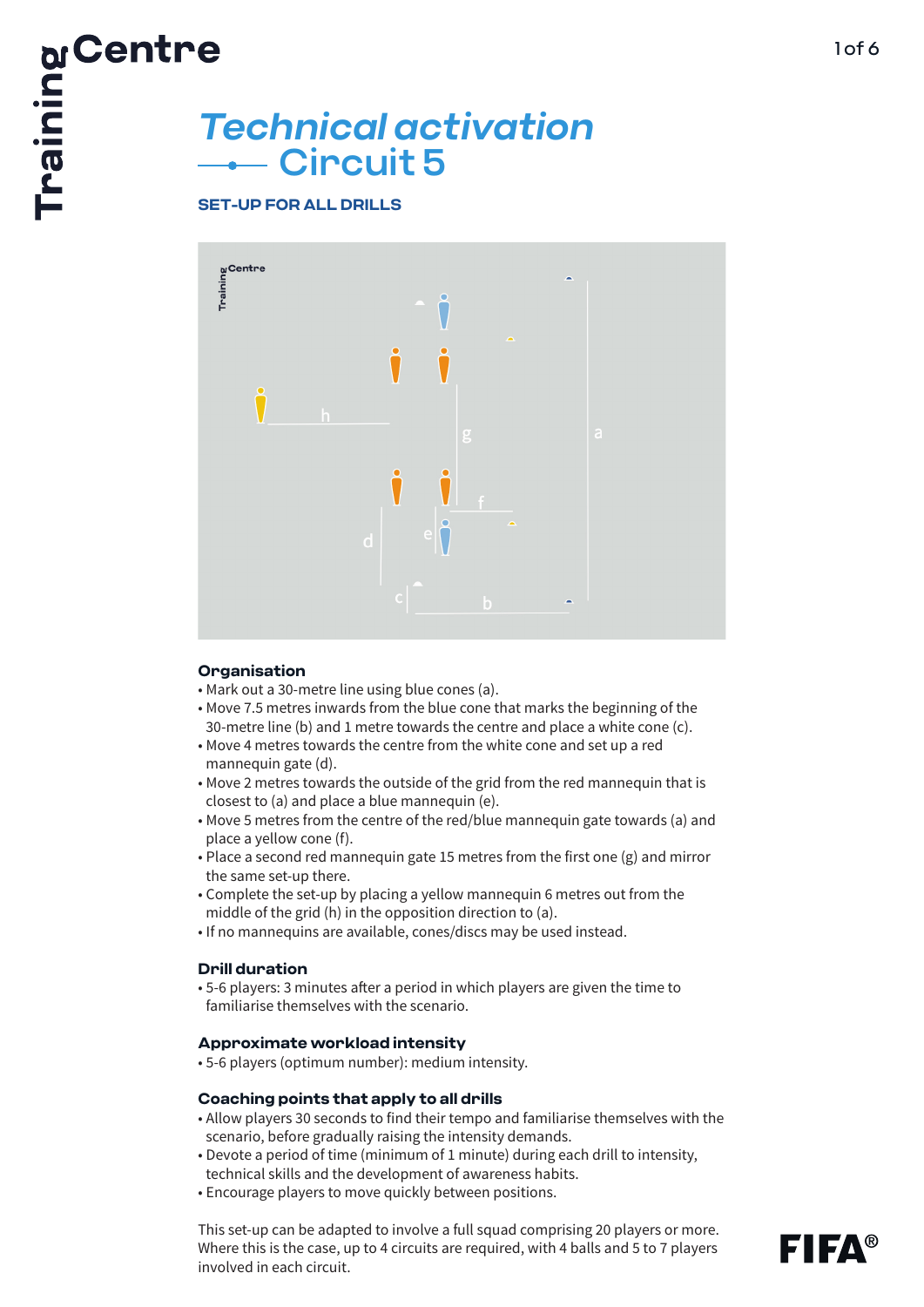## **AND PLAY FORWARD AND ACCELERATE AWAY**



#### **Sequence**

- A dribbles through the starting mannequin gate, before playing an angled, vertical pass to B, who is positioned wide of the mannequin gate located at the opposite end of the grid.
- B moves from the middle of the mannequin gate to take up a position wide of it in readiness to receive the ball on the half-turn, before carrying it and playing a short pass between the white cone and the blue mannequin to C, who is situated in the diagonal corner.
- C plays a return pass into B's path.
- B carries the ball through the red mannequin gate, before playing an angled vertical pass to start the next sequence at the opposite end.
- **Player rotation**
- Every player follows their final pass so as to ensure rotation.
- A moves to B.
- B moves to C.

### **Coaching points**

- Place the emphasis on the quick feet and technical coordination required to turn and play forward at speed and turn and accelerate forward, all whilst keeping the ball under close control.
- Players should play with their heads up and scan the area they are receiving the pass from and the intended destination of their own pass.
- This drill promotes technical balance as it requires players to use their left and right feet in equal measure.

### **Focus on B's technical balance, cohesion & habits**

- When turning forward to play the short diagonal pass to the right to C, B should allow the ball to run across their body to their right foot and play a right-footed pass.
- B should try to meet the return pass early with their right foot and accelerate through the red mannequin gate, before playing a vertical, right-footed pass to D.
- When the sequence begins at the opposite end and B turns to play the ball to the left, both passes should be left-footed.
- To reinforce good habits, before receiving the vertical pass, B should scan towards C. Before receiving the ball back from C, B should scan up the pitch to the intended destination of their vertical pass.

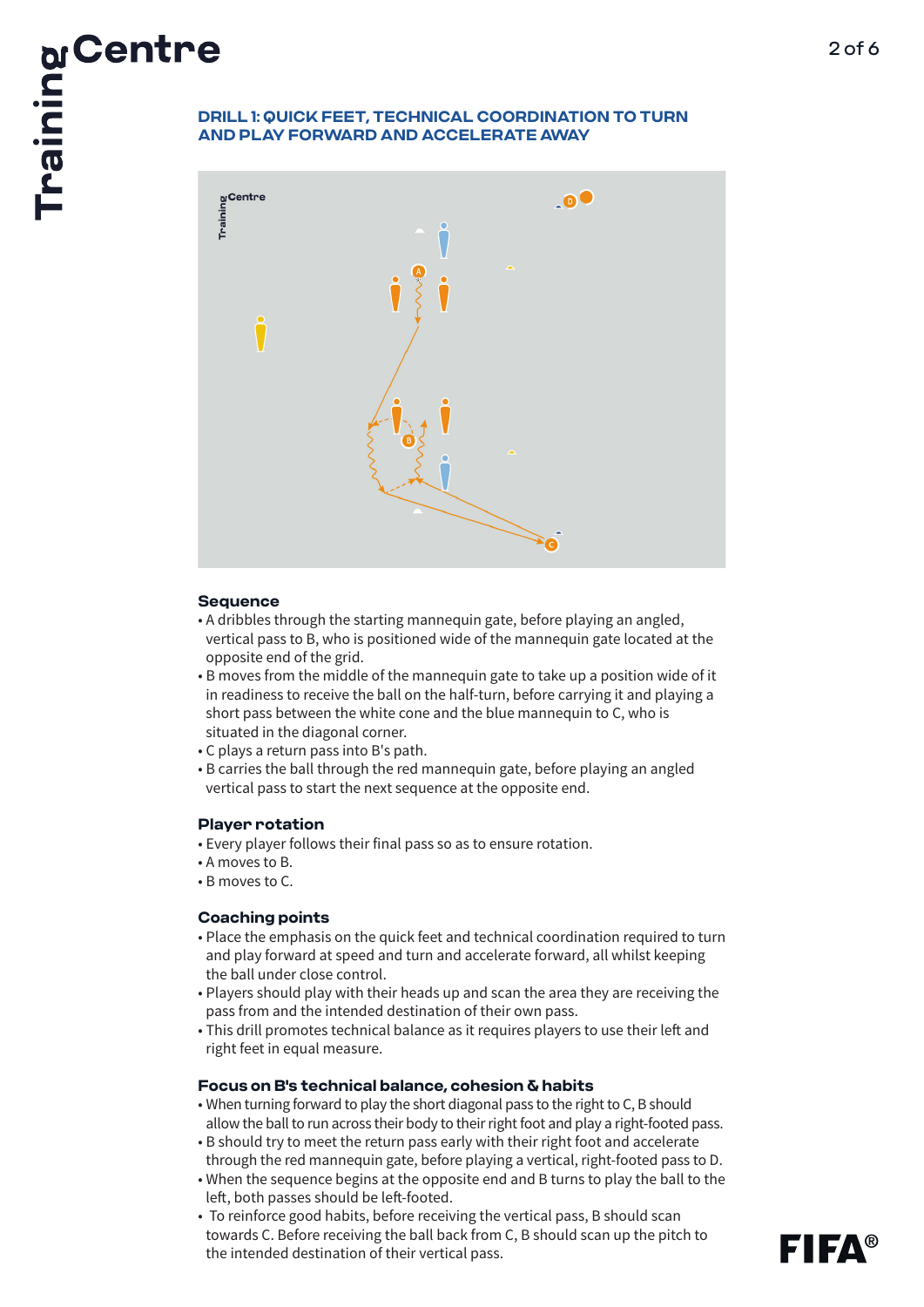## **MEETING THE BALL ON THE MOVE AT SPEED**



#### **Sequence**

- A plays a short diagonal pass from the corner starting position into the space between the red and blue mannequins to B.
- B makes a countermovement from in line with the blue mannequin to the white cone, before moving forward to receive the pass and accelerating through the gate with their first touch and playing a diagonal pass to C at the opposite starting corner with their second.
- C then starts the next sequence from that corner.

#### **Player rotation**

- Every player follows their pass to ensure player rotation.
- A moves to B.
- B moves to C.

### **Coaching points**

- The major focus in this drill is on the quick feet required in the countermovement to engineer space, as well as meeting the ball on the move at speed, driving forward with the first touch and playing a pass with the second.
- The timing and coordination between A's pass and B's movement is also crucial.
- This drill promotes technical balance as it requires players to use their left and right feet in equal measure.

#### **Focus on A's technical balance, cohesion & habits**

• A should play the left-to-right pass to B using their left foot. The opposite applies when the pass is played from the right to the left.

#### **Focus on B's technical balance, cohesion & habits**

• When receiving the left-to-right pass from A, B should meet the ball with their right foot and accelerate through the red mannequin gate, before playing the diagonal pass to the left, which should also be played with their right foot. The opposite applies when B receives the right-to-left pass from A.

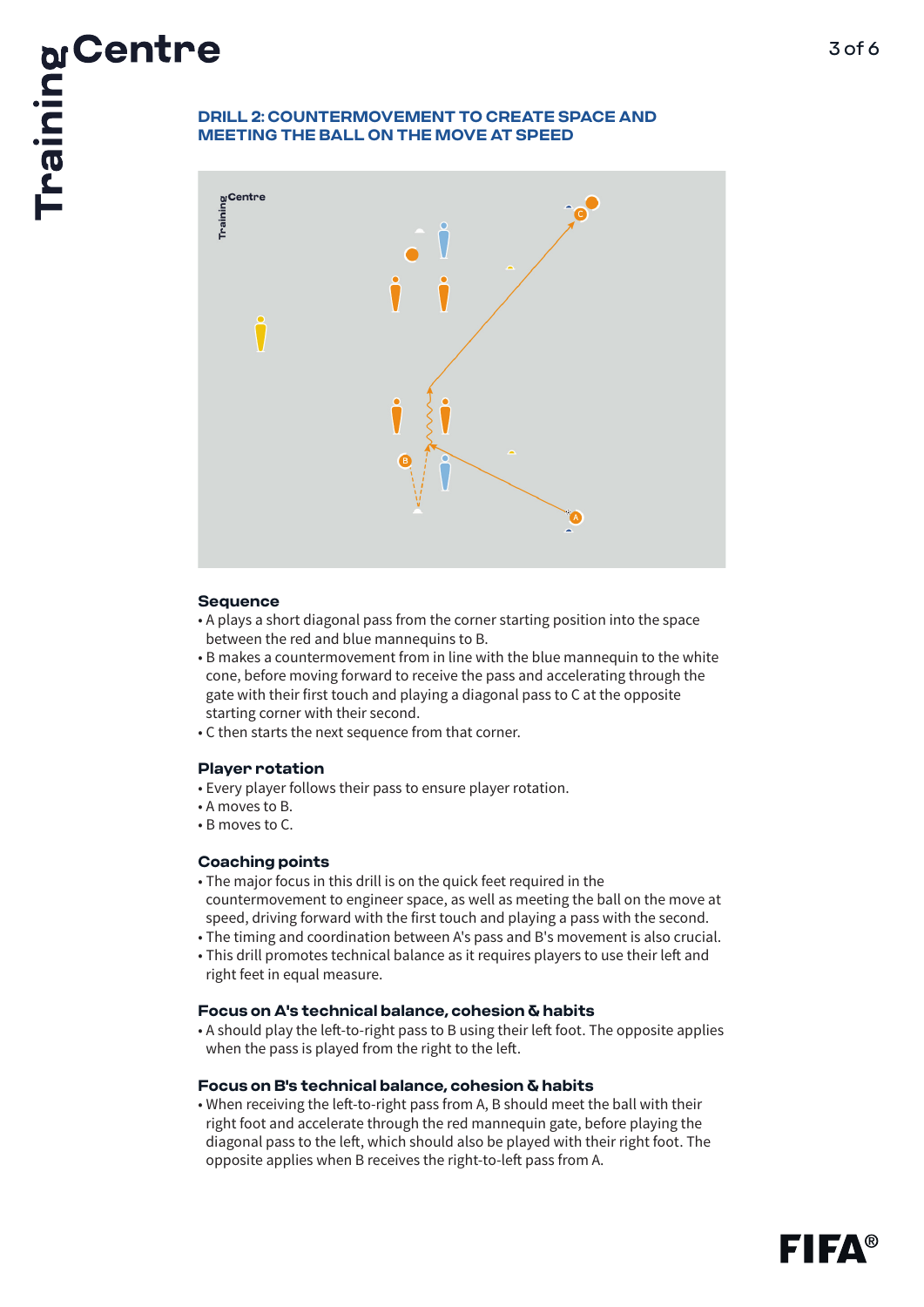

#### **Sequence**

- A carries the ball through the starting red mannequin gate, before playing a forward diagonal pass to B, who is situated wide of the other red mannequin gate.
- A then moves diagonally forward to receive B's return pass, before playing a short diagonal pass to C, who is located at the starting position at the opposite end of the circuit.
- In the meantime, B advances past the blue mannequin to play a short one-two with C.
- C plays the return pass to B into the space between the red and blue mannequins.
- B then drives through the red mannequin gate to start the next sequence at the other end of the circuit.

#### **Player rotation**

- A moves to C.
- C moves to B.
- B starts the next sequence and moves to A.

#### **Coaching points**

- The major focus in this exercise is on the variation between left- and right-footed passing, with players challenged to use the most appropriate foot in an effort to increase the efficiency and tempo of the drill.
- Amongst the key goals pursued in this exercise are fluency of movement and player technique in tight spaces, as well as coordination between a three-player unit.
- This drill promotes technical balance as it requires players to use their left and right feet in equal measure.

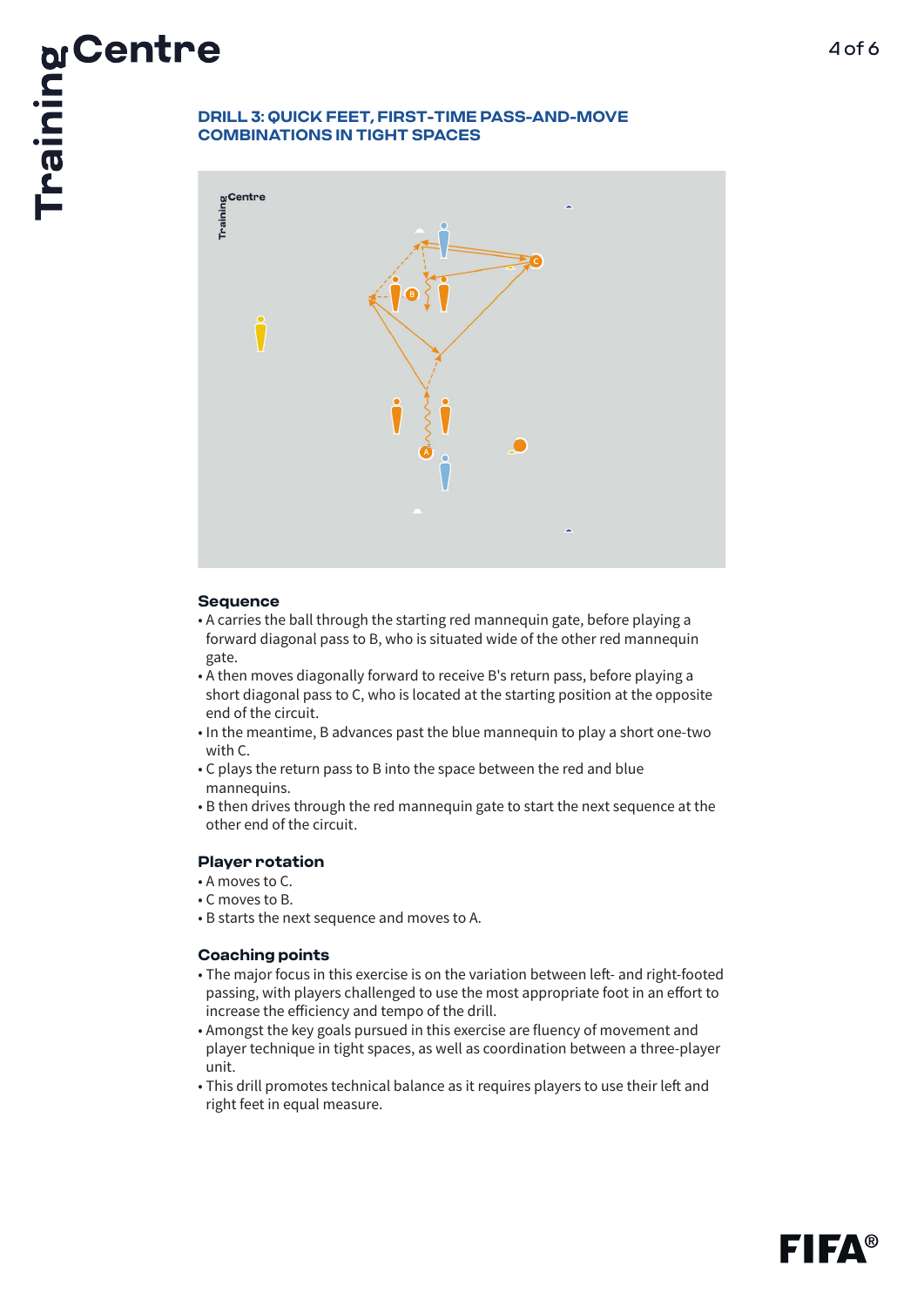

#### **Sequence**

- A begins the sequence from the corner starting position by playing a diagonal, forward pass ahead of the yellow mannequin and into B's path.
- On receiving the ball, B plays a diagonal pass between the blue mannequin and the white cone to C, who is located in the opposite corner.
- B then bursts forward to play a short diagonal give-and-go with C, who makes a short curved run behind the yellow cone to receive B's pass.
- C starts the next sequence.

#### **Player rotation**

- Every player follows their pass to ensure player rotation.
- A moves to B.
- B moves to C.

#### **Coaching points**

- The main emphasis in this exercise is on the speed and accuracy of the first-time passing between B and C to set up the diagonal pass to the player positioned at the yellow mannequin, as well as the timing of movement involved in C's run to meet B's pass.
- This drill promotes technical balance as it requires players to use their left and right feet in equal measure.

#### **Focus on A's technical balance, cohesion & habits**

• A should play the left-to-right diagonal pass with their left foot. The opposite applies for the right-to-left diagonal pass, which A should play with their right foot.